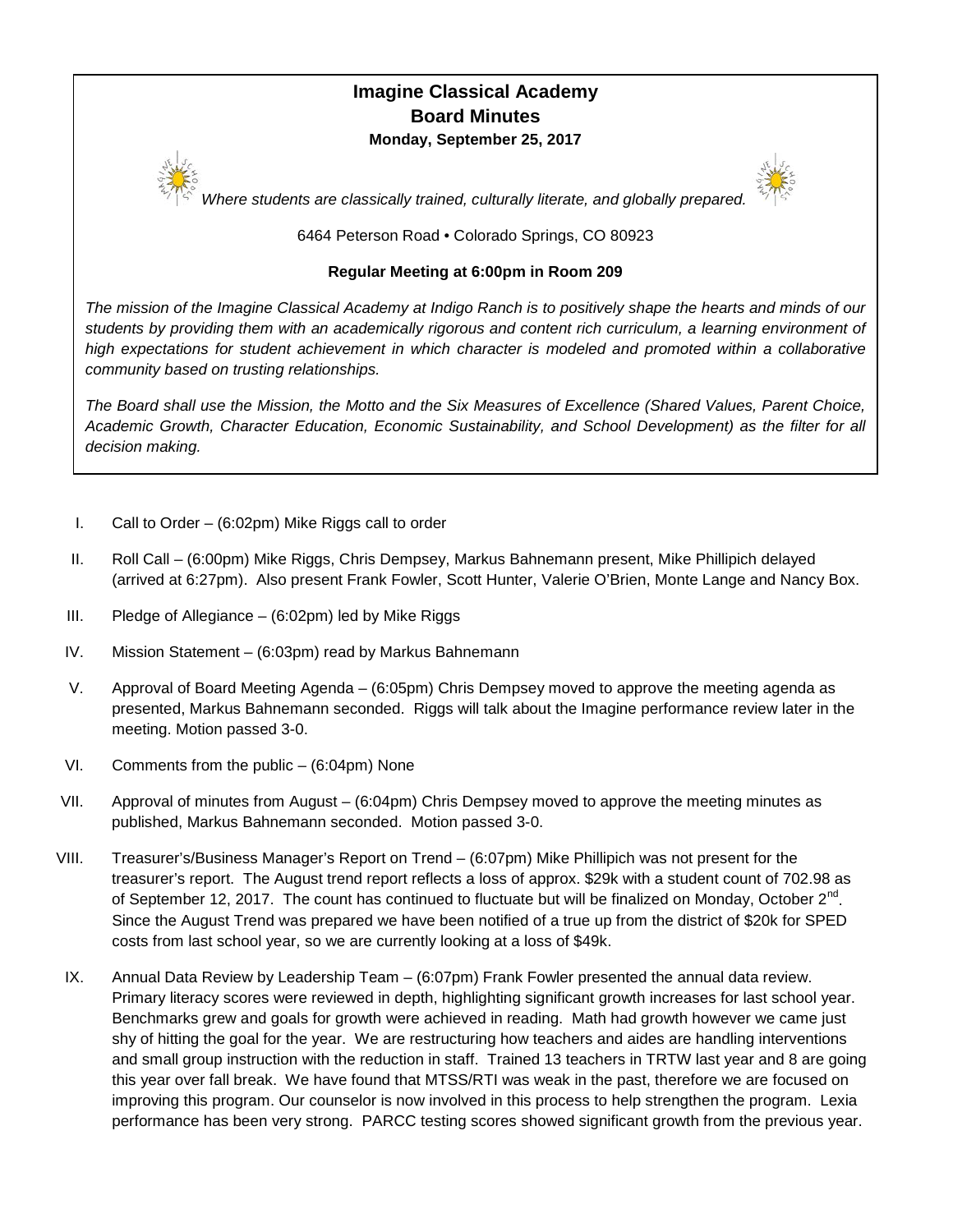Ranked  $2^{nd}$  in the district in growth performance. We would not expect that much growth in future years. Fourth grade PARCC scores are an area of concern, the other grades showed quite a bit more growth. Finished with an update on MLO funding requests.

X. Regional Report – (6:42pm) Monte Lange and Nancy Box gave a brief update. Nancy discussed the combined Colorado schools professional development day in September. Math differentiation was discussed in depth during that training session. Prior to that date, the middle school math teachers met to work on differentiation as well. Rigor and TRTW was also discussed during the training. Nancy held a day long training for partners teachers. In addition RTI groups met to work on improving processes at each school. Monte updated the Board regarding Schoolhouse Finance. Last correspondence was concerning list of items that Imagine provides as part of the fees. Monte suggested a call between Schoolhouse and the Board to discuss further. Monte will work on arranging that conference call with Isabella. National Institute of School Leadership was piloted with six Imagine staff members last year. Monte is hoping to invite Frank and a leader from Firestone to attend this training next year.

#### XI. Discussion Items

- A. Process for Principal Review (6:52pm) Nancy Box stated that we will be using the same review document as last year but would like to see the process be smoother this time around. Nancy will send a clean version of the standards for the board to document. Nancy will combine comments from Imagine and the Board into one document for review in Octobers Board meeting.
- B. Board candidate resumes/election (6:55pm) The board has received interest from four perspective board candidates: Natasha Dempsey, Chuck Spillar (awaiting resume), Lisa Baker and Mary Cooley. The deadline will be extended through the end of this week (September  $29<sup>th</sup>$ ). Resumes/cover letters will be posted by Friday October  $6<sup>th</sup>$ . Voting will begin on October  $7<sup>th</sup>$ , closing on October 13<sup>th</sup>. Swearing in will be at the October board meeting. Chris will reach out to each candidate to outline the timeline of the election and clarify that they would be taking over the previous term of Brandon Henry which ends Oct 2018 and will be eligible to be voted in for another term.
- C. Board disclosure form (7:08pm) Mike Riggs would like all board members to resign the Board Disclosure Form in October when the new board members are sworn in. Markus will seek clarification from the League to verify how often background checks should be done.
- D. Bullying policy (7:13pm) There needs to be some revision and adoption of the updated bullying policy at the next board meeting. Firestone's Principal did significant research over the summer to revamp the bullying policy for both schools to reflect current mandatory state laws. The bullying policy will be an action item at the next meeting.
- E. Groundwater (7:23pm) Concerning groundwater, Nancy finally received one bid back from R&R Ditching. It took approx. a month to receive the proposal. Of the couple of people the engineer suggested, one company was not interested, another did not have the proper insurance to complete the job. Today Nancy connected with the school landscaping company and will work with them to receive a bid for potential ground water repairs as well. As of now based on the first bid we are possibly looking at a range of \$20k-\$30k. The City completed repairs on Dublin Blvd recently; however those repairs did not seem to have any affect to our ground water issues. Our plan going forward is to continue to try to obtain another bid within a timely manner. Nancy will reach out to the contractor that submitted a bid for a timeline of the possible start for the project.
- F. Annual Performance Review (7:33pm) Mike Riggs noted that we have a couple of days to respond to the APR. We received a 2.9 Improvement rating overall. Student achievement, mission specific academic goals and near-term measures categories were all rated as approaching. All other categories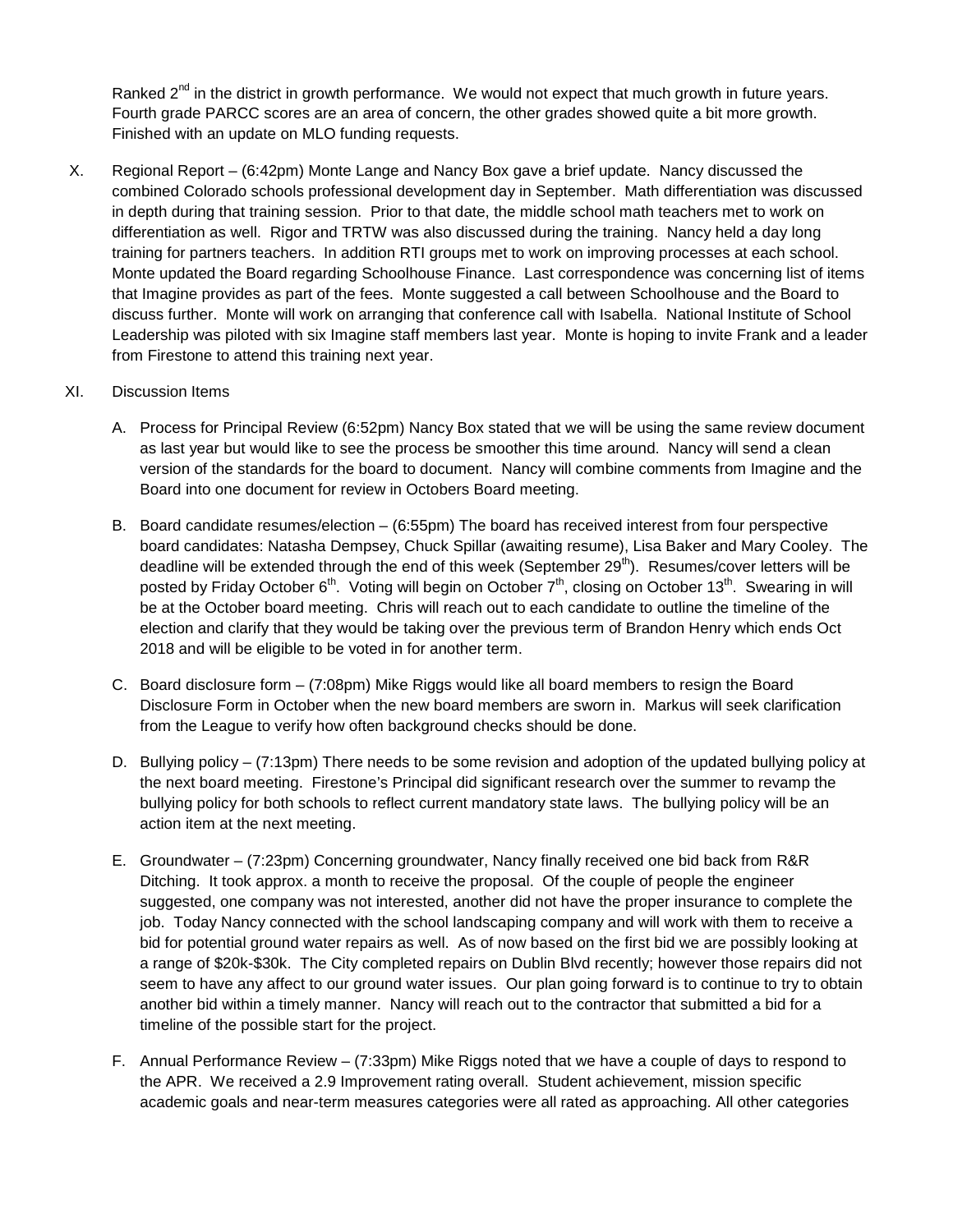were rated as meets. There was significant discussion concerning the contractual required enrollment number. Imagine will submit a school response by the due date of October 1<sup>st</sup> as required.

XII. Action Items

*These are items that are for Board Approval by vote, which may require Board discussion.*

- A. Extension of Markus Bahnemann's term (8:04pm) Mike Riggs outlined that the proposal was to extend Markus' term by a year, from October 2017 to October 2018. This would put it back to his original term prior to his voluntary curtailment at a previous meeting. Chris made a motion to discuss this action item, Mike P. seconded the motion. Markus currently holds a parent position however his youngest child is currently in  $8<sup>th</sup>$  grade and his ability to hold a parent position will expire in May 2017. Originally Markus curtailed his term to end October 2017 because of his childs impending graduation from 8<sup>th</sup> grade. With continuity in mind, the board approved an alternate motion to extend Markus to June 30, 2018. Bahnemann abstained from voting, Dempsey, Phillipich and Riggs approved the vote.
- B. Reappointment of Chris Dempsey to full board term (8:11pm) Mike Phillipich moved to reappoint Christ Dempsey to a full board term. Phillipich seconded the motion. Motion passed 3-0 with Chris abstaining. October 2021
- C. Board Election (8:11pm) Bahnemann motion to table this action item to a later meeting. Dempsey seconded the motion. The motion passed 4-0. Action item was tabled.
- XIII. Board member communication (8:13pm)
	- a. Dempsey discussed status of board training, email was sent to all board members with directions for completing training
	- b. Dempsey discussed charter renewal interviews.
- XIV. Other Business (8:18pm) None.
- XV. Adjournment (8:18pm)

## *PARTICIPATION IN MEETINGS:*

*Board meetings are generally a time for the Board to hear from the Principal, other senior administration representatives, and those who are scheduled to make presentations on selected topics. Colorado law prohibits*  the Board from discussing public business other than during public meetings or executive sessions (see below). *Therefore, these public sessions are working sessions of the Board that are intended to provide interaction between Board members and administration in an effort to reach decisions on a wide variety of issues. With rare exception, these meetings are not the best place for initial discussion to take place. New initiatives or proposals should typically be discussed first with administration and a formal proposal prepared for presentation at a time*  when the item can be scheduled on the agenda. Nevertheless, there are times when the Board is discussing a *proposal that certain individuals attending the meeting can provide valuable insight, expertise and perspective to assist the Board in making wise and well-informed decisions. Generally, those involved in bringing forth an idea, and those most active in the process of researching and presenting a proposal, will be the ones most likely to be called upon for input during the Board's discussion. In addition, senior administration officials and representatives*  from other active task forces will be relied upon for their perspective concerning a particular proposal and the *impact it will have on various constituencies.* 

*OPEN FORUM/COMMENTS FROM THE PUBLIC:*